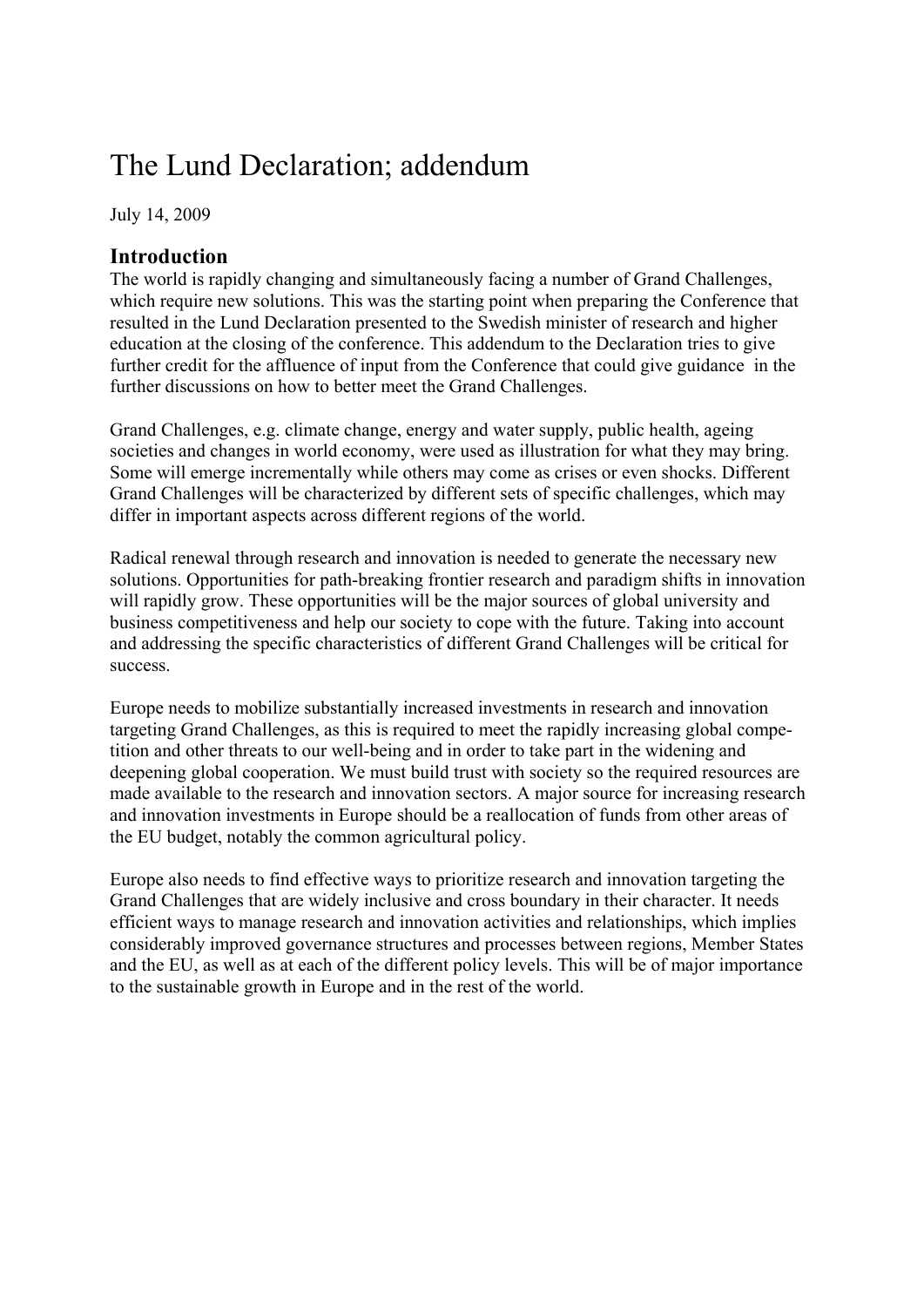# **Specific policy proposals**

Following the general approach of the Lund Declaration, specific policy proposals from the conference are summarized below:

#### *Prioritizing of Research and Innovation to meet Grand Challenges and build public trust* -

a new and holistic governance structure to approach research and innovation should be developed:

- New stakeholder platforms for further identifying Grand Challenges are needed
- Focus on Grand challenges to transcend policy silos and generate governance synergies
- Target excellent transdisciplinary research to meet Grand challenges
- Bridge research to targeted effective innovation solutions to meet Grand Challenges
- The humanities should be an integral part in the research and innovation landscape to allow the full European knowledge and research potential to contribute to the global well-being
- Alert functions and inclusive foresight processes should be developed for flexible and prompt actions to meet unforeseen challenges
- Simplification of procedures at the Commission level hand in hand with increased accountability to build trust between the commission and the research community, the enterprises and the society

### *Transformation of the European knowledge production system through major university*

*reforms* - a university reform is urgently needed in EU to promote top class research at selected universities and to simultaneously develop incentives for interdisciplinary research and to cooperate with the whole of the society:

- Focus on a European champions league of university research
- Develop incentives for excellence in all three knowledge triangle dimensions
- Incentives and structures for geographic and stakeholder mobility must be developed
- Develop large scale research schools for young scientists
- Focus on developing structures for excellence in inter- and transdisciplinary research
- Bridge innovation gaps by improving academia and industry relations and mobility

*Radical new solutions require more risk-taking in research and innovation* – to secure excellence in research and lay the ground for incentives for worldwide competitiveness and responsiveness in meeting the Grand Challenges with radically new innovative solutions need long-term (financial) investments in all knowledge triangle dimensions:

- Increased support to excellence in research by a strengthened ERC
- Develop increased support for high-risk research and innovation in research programmes
- Develop new mechanisms to allocate resources to emerging fields and experimentation
- Simplify administrative conditions for research to allow for increased impact
- Develop links between high-risk radical research and high-risk radical innovation